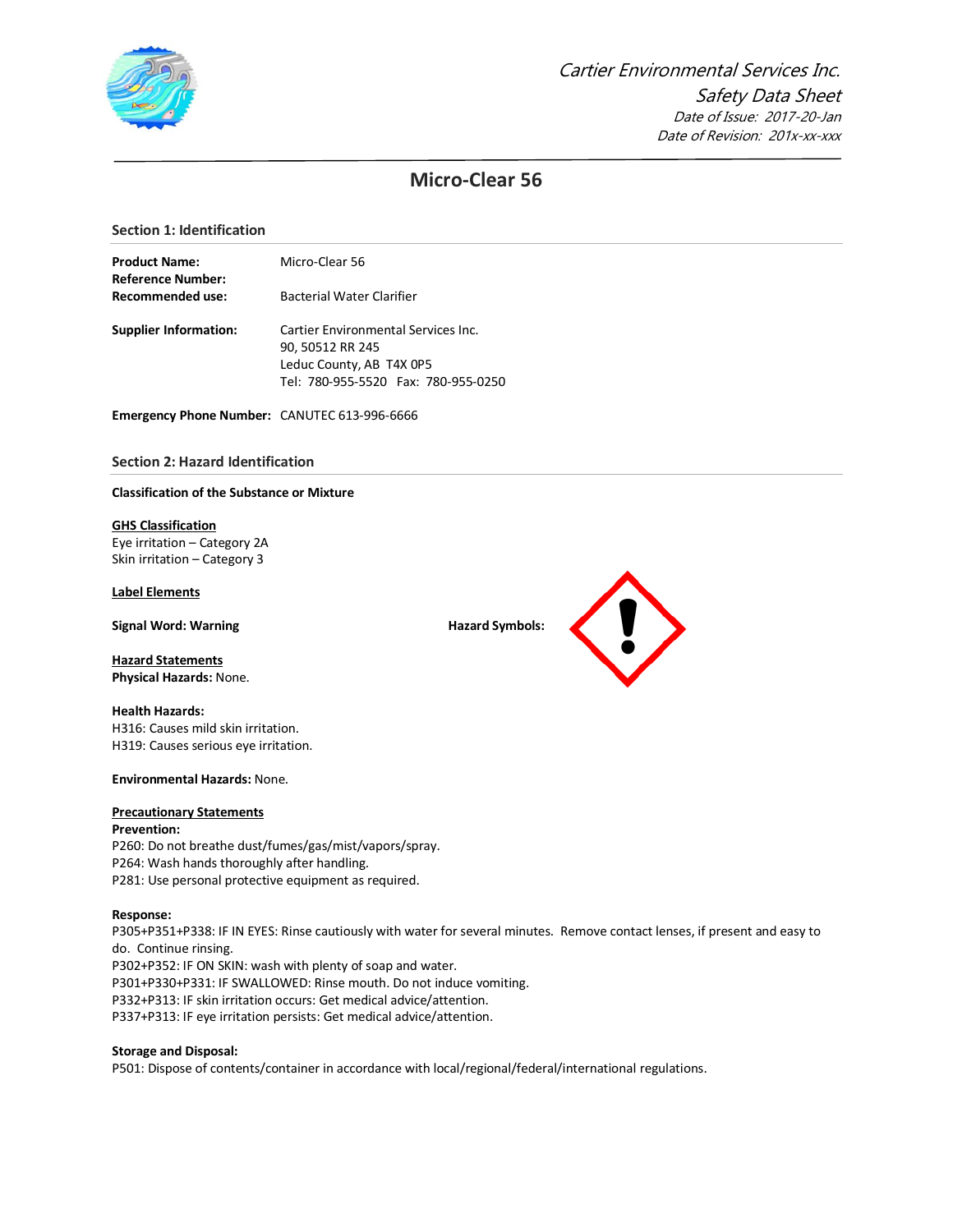

# **Section 3: Ingredient Composition and Information**

All components not listed are either non-hazardous or are present at a concentration below the cut-off value (1% or 0.1% in some instances).

# **This product contains only non-pathogenic microorganisms.**

#### **Section 4: First-Aid Measures**

| <b>Description of First-Aid Measures</b> |                                                                                                                                                                                               |                                                                                                                                                                                                                                                             |  |
|------------------------------------------|-----------------------------------------------------------------------------------------------------------------------------------------------------------------------------------------------|-------------------------------------------------------------------------------------------------------------------------------------------------------------------------------------------------------------------------------------------------------------|--|
| Inhalation:                              | Remove to fresh air. Seek medical attention if symptoms occur.                                                                                                                                |                                                                                                                                                                                                                                                             |  |
| <b>Skin Contact:</b>                     | Wash affected area with plenty of soap and water for at least 15 minutes. Remove contaminated<br>clothing/footwear. Get medical attention if irritation persists. Wash clothing before reuse. |                                                                                                                                                                                                                                                             |  |
| <b>Eye Contact:</b>                      | immediately if irritation persists.                                                                                                                                                           | Rinse eyes with plenty of water, making sure to get under the upper and lower eyelids. If applicable,<br>remove contact lenses after 5 minutes and continue to flush eye after removal. Get medical attention                                               |  |
| Ingestion:                               | or unconscious patient. Get medical attention immediately.                                                                                                                                    | DO NOT induce vomiting. Dilute with plenty of water or milk. Never give anything by mouth to a convulsing                                                                                                                                                   |  |
|                                          | Symptoms and Effects, both Acute and Delayed:<br><b>Immediate Medical Attention/Special Treatments:</b>                                                                                       | Refer to "Section 11: Toxicological Information".<br>If medical advice is needed, have product container or label at hand.<br>Consideration should be given to the possibility that overexposure<br>to materials other than this product may have occurred. |  |

#### **Section 5: Fire-Fighting Measures**

**Flammable Properties:** Non-flammable.

**Suitable Extinguishing Media:** Dry chemical, water spray, or carbon dioxide. **Unsuitable Extinguishing Media:** None. **Special Hazards arising from the Substance or Mixture:** Fire creates fumes including Carbon and Sulphur dioxide.

**Precautions for Fire-Fighters:** Exercise caution when fighting any chemical fire. Firefighters' protective clothing will only provide limited protection. Wear chemical protective clothing, including respiratory protection. Move containers from the area on fire if it can be done without risk.

#### **Section 6: Accidental Release Measures**

#### **Personal Precautions, Protective Equipment, and Emergency Procedures**

| <b>General Measures:</b>          | Equip clean-up crew with proper protection. Ensure the area is well ventilated and use<br>appropriate respiratory protection if it isn't. Evacuate unnecessary personnel.                                                            |
|-----------------------------------|--------------------------------------------------------------------------------------------------------------------------------------------------------------------------------------------------------------------------------------|
| <b>Protective Equipment:</b>      | Always use appropriate personal protective equipment (PPE). Do not touch and avoid<br>walking through spilled material. Do not touch damaged containers unless equipped<br>with PPE.                                                 |
| <b>Emergency Procedures:</b>      | As an immediate precautionary measure, isolate spill or leak if it can be done safely.<br>Eliminate all ignitions sources (Smoking, flares, sparks, or flames). Ventilate closed<br>areas before entering. If outdoors, stay upwind. |
| <b>Environmental Precautions:</b> | Avoid run off and prevent entry to waterways, sewers, and public waters. Dispose of<br>waste in accordance with local, regional, national, and/or international regulations.                                                         |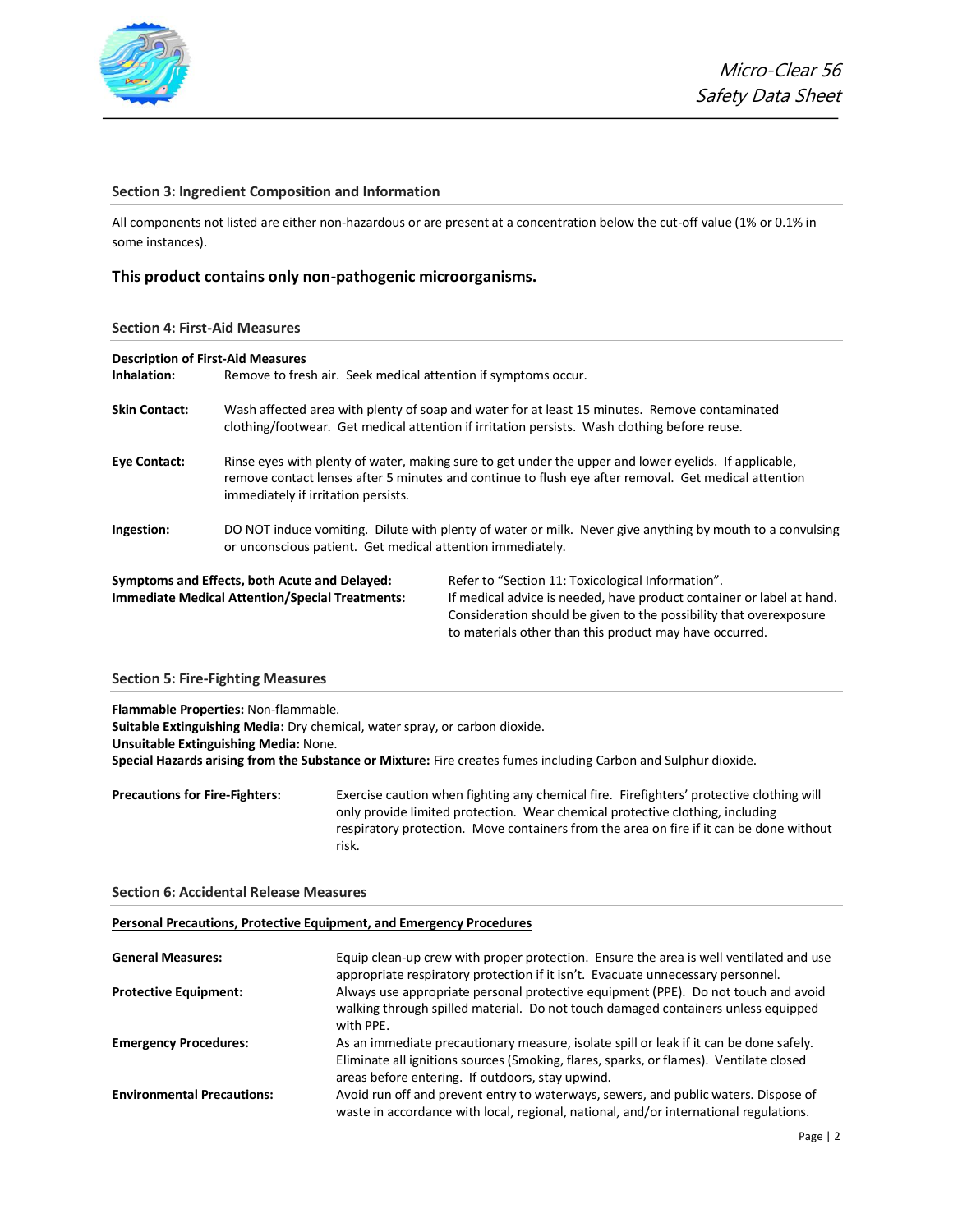

| <b>Containment &amp; Clean-up Measures:</b> | Clean up spill immediately and dispose of waste safely. Stop leak and isolate spill if it can<br>be done safely. For more information on safe disposal, please refer to "Section 13:<br>Disposal Considerations".                                                                                                                                                                                         |  |  |  |
|---------------------------------------------|-----------------------------------------------------------------------------------------------------------------------------------------------------------------------------------------------------------------------------------------------------------------------------------------------------------------------------------------------------------------------------------------------------------|--|--|--|
| Section 7: Handling and Storage             |                                                                                                                                                                                                                                                                                                                                                                                                           |  |  |  |
| <b>Precautions for Safe Handling:</b>       | Before use carefully read the product label. Always handle empty containers with care<br>as they may retain residual product. Ensure ventilation is adequate when using this<br>product. Handle in accordance with good industrial hygiene and safety procedures.<br>Wash hands or other exposed areas thoroughly with soap and water before eating.<br>drinking, or smoking and again when leaving work. |  |  |  |

**Conditions for Safe Storage:** Ensure containers are properly labelled and protected from physical damage when not in use. Check regularly for leaks or spills. Keep container closed when not in use. Store in a cool, dry, well-ventilated area away from combustible substances and away from heated areas, sparks and flame. **Storage Incompatibilities:** Store away from children, food items, and potable water. Store in an area out of direct

# **Section 8: Exposure Controls and Personal Protection**

| <b>Control Parameters:</b>        |                  |                         |              |              |             |
|-----------------------------------|------------------|-------------------------|--------------|--------------|-------------|
| <b>Exposure Limits/Guidelines</b> |                  |                         |              |              |             |
| <b>Substance</b>                  | <b>Results</b>   | <b>Canada (Ontario)</b> | <b>ACGIH</b> | <b>NIOSH</b> | <b>OSHA</b> |
|                                   | <b>STEL</b>      | <b>NDA</b>              | <b>NDA</b>   | <b>NDA</b>   | <b>NDA</b>  |
| Micro Clear 56                    | <b>TWA (PEL)</b> | <b>NDA</b>              | <b>NDA</b>   | <b>NDA</b>   | <b>NDA</b>  |

sunlight. Avoid storing in a damp environment.

#### **Exposure Controls**

**Engineering Measures/Controls:** Use adequate ventilation to control the concentration of airborne contaminants and ensure it stays below the applicable exposure limit values. Gas detectors should be used when gases or vapors are released. Ensure all local/national regulations are met. **Individual Protection Measures**: Use proper protective equipment. Wear safety goggles and protective gloves when handling this product. Avoid dermal exposure. In case of insufficient ventilation, or if exposure limits are exceeded or symptoms are experienced, use a NIOSH/MSHA approved respirator. Always handle product in accordance with good industrial hygiene and safety practice.

#### **Key to Abbreviations**:

**NIOSH**: National Institute of Occupational Safety and Health **MSHA**: Mine Safety and Health Administration

#### **Section 9: Physical and Chemical Properties**

| <b>Material Description</b>  |                     |                                  |                             |
|------------------------------|---------------------|----------------------------------|-----------------------------|
| Appearance                   | Free flowing powder | Flammability                     | Non-Flammable               |
| Odor                         | Variable            | <b>Explosive Limits</b>          | No data available           |
| <b>Odor Threshold</b>        | No data available   | Vapor Pressure                   | No data available           |
| pH of a 1% solution          | $6.5 - 7.5$         | <b>Vapor Density</b>             | No data available           |
| <b>Melting Point</b>         | No data available   | <b>Relative Density</b>          | No data available           |
| <b>Freezing Point</b>        | No data available   | Solubility                       | Forms a dispersion in water |
| <b>Initial Boiling Point</b> | No data available   | <b>Partition Coefficient</b>     | No data available           |
| <b>Boiling range</b>         | No data available   | Auto-Ignition Temperature        | No data available           |
| <b>Flash Point</b>           | No data available   | <b>Decomposition Temperature</b> | No data available           |
| <b>Evaporation Rate</b>      | No data available   | Viscosity                        | No data available           |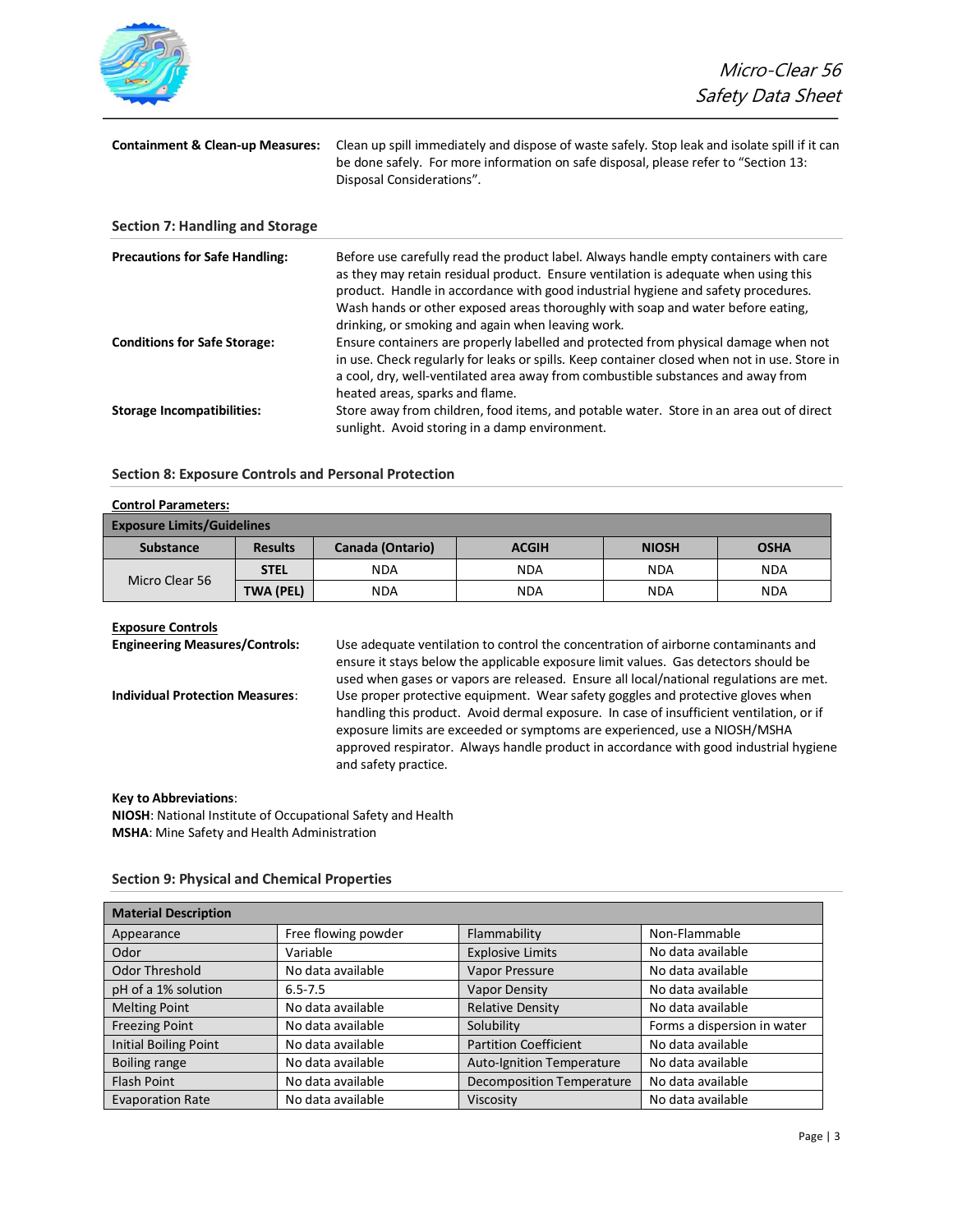

# **Section 10: Stability and Reactivity**

#### **Reactivity Data:**

**Chemical Stability:** Stable under normal storage and handling conditions. **Possibility of Hazardous Reactions:** None known. Hazardous polymerization will not occur. **Hazardous Decomposition Products:** None known. **Conditions to avoid:** Store out of direct sunlight.

**Incompatible Materials:** Strong acid or alkali compounds may inactivate biological cultures.

# **Section 11: Toxicological Information**

# **Information on Toxicological Effects**

### **Acute Toxicity**

| <b>Chemical Name</b> | Oral LD <sub>50</sub> | Dermal $LD_{50}$  | Inhalation $LC_{50}$ |  |
|----------------------|-----------------------|-------------------|----------------------|--|
| Micro Clear 56       | No data available     | No data available | No data available    |  |

# **Health Hazards**

| <b>GHS Properties</b>            | <b>Classification</b> |
|----------------------------------|-----------------------|
| <b>Aspiration Hazard</b>         | Not classified        |
| Skin Corrosion/Irritation        | Category 3            |
| Serious Eye Damage/Irritation    | Category 2A           |
| <b>Respiratory Sensitization</b> | Not classified        |
| Skin Sensitization               | Not classified        |
| Carcinogenicity (IARC)           | Not classified        |
| Germ Cell Mutagenicity           | Not classified        |
| <b>Reproductive Toxicity</b>     | Not classified        |
| STOT - Single Exposure           | Not classified        |
| STOT - Repeated Exposure         | Not classified        |

\*STOT: Specific Target Organ Toxicity

**Target Organ:** Not Applicable. **Routes of Entry:** Not Applicable.

| <b>Symptoms</b>   | Acute                             | <b>Chronic</b>                 |
|-------------------|-----------------------------------|--------------------------------|
| After Inhalation  | Mucous membrane irritation        | No data available              |
| After Eye Contact | Transient severe irritation       | May cause permanent eye damage |
| After Ingestion   | Gastrointestinal tract irritation | No data available              |

### **Section 12: Ecological Information**

**Ecotoxicity:** Minimal impact under normal conditions. The bacterial cultures are naturally occurring soil type organisms. The carriers are naturally occurring materials.

# **Persistence and Degradability:**

**Soil:** Product is biodegradable

**Water:** Disperses in water.

**Bioaccumulative Potential:** Not likely.

**Mobility in the Soil:** No data available.

**Other adverse Effects:** None known.